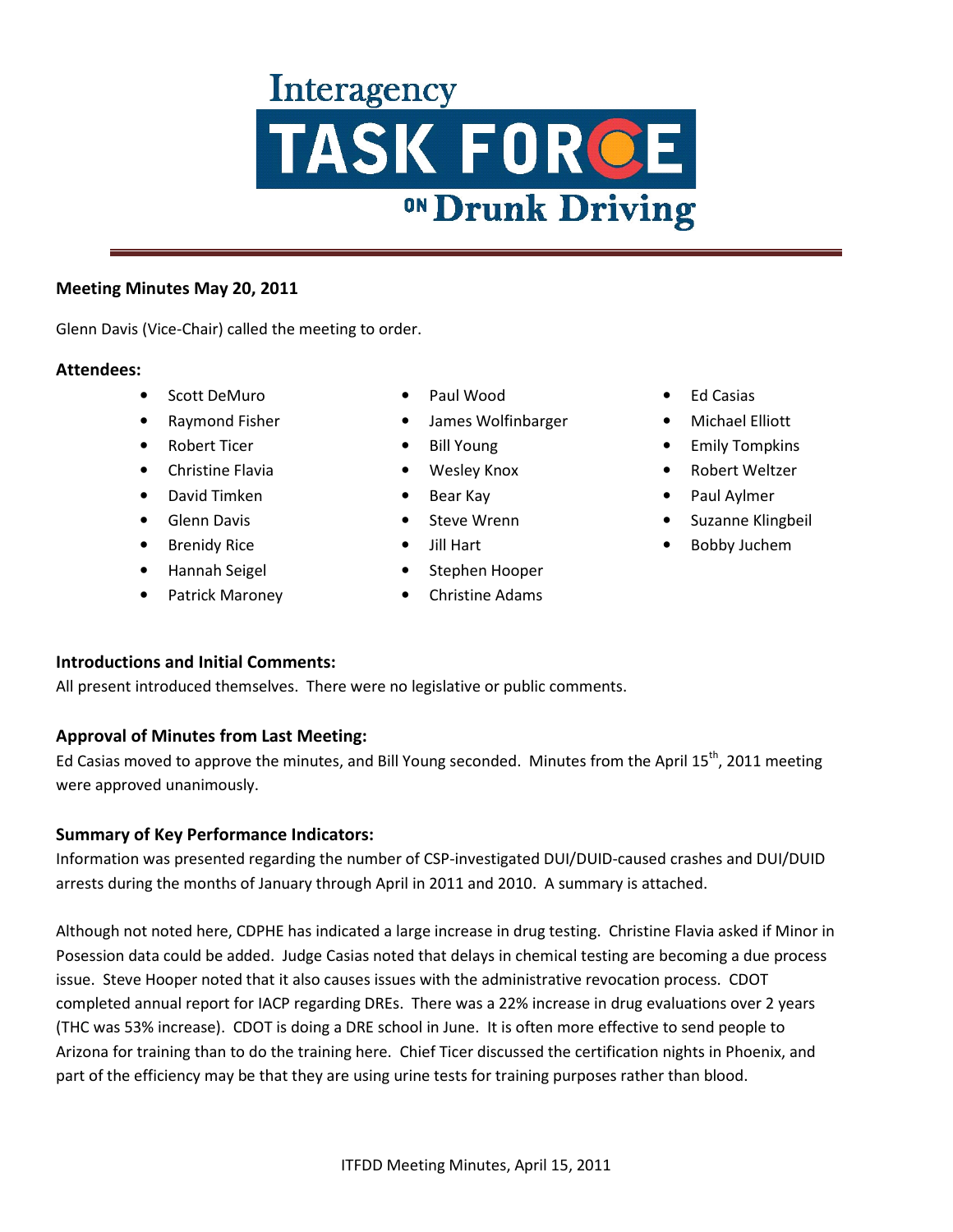

### **Media Relations & Significant Upcoming Events: (Bear Kay, CSP)**

Next event is Tuesday, 5/24/11 with Rockies Fans Challenge. Sports writers invited to "put heat on the ball" to advertise "100 days of heat." CDOT, CSP, MillerCoors, Team Coalition, Rockies, etc. involved. On May 26, there will be a press conference on DUI. A Colorado Springs event will be done with the SkySocks, and a Grand Junction event will showcase the new DUI van.

There is a press conference today for Click It Or Ticket.

Checkpoint Colorado will start on Memorial Day weekend. The "slim Jims" will be going away and new materials will be distributed.

### **Legislative Update: (Trooper Juchem, CSP)**

The DUI Per Se for Excess THC in Blood (HB 1261) did not pass.

*The following bills passed:*  Medical Marijuana HB 1043 passed effective July 1, 2011. DNA Expungement Clarification (HB 1051) Parole Resumption Certain Drug Offender (HB 1064) Bail Bond for 3<sup>rd</sup> DUI (HB 1189) No Medical Marijuana Ingestible Products (HB 1250) DUI Penalty Revisions (HB 1268) Habitual Offender Drug Convictions (SB 96) Crude Oil Exemption Booster Seat Clean-Up (SB 277) Super Load Permitting (HB 1163) Window Tinting for Law Enforcement (HB 1251) I-70 Corridor Blue Alert for Injured Police Officers (HB 1036) Interagency Task Force on Drunk Driving DNA Expungement *Synthetic Cannebenoids?* 

*Issues that may be back next year (but did not pass this year)*  Youth Agricultural Drivers License (HB 1024) DUID (HB 1261) Strengthening Illegal Alien Laws (HB 1140)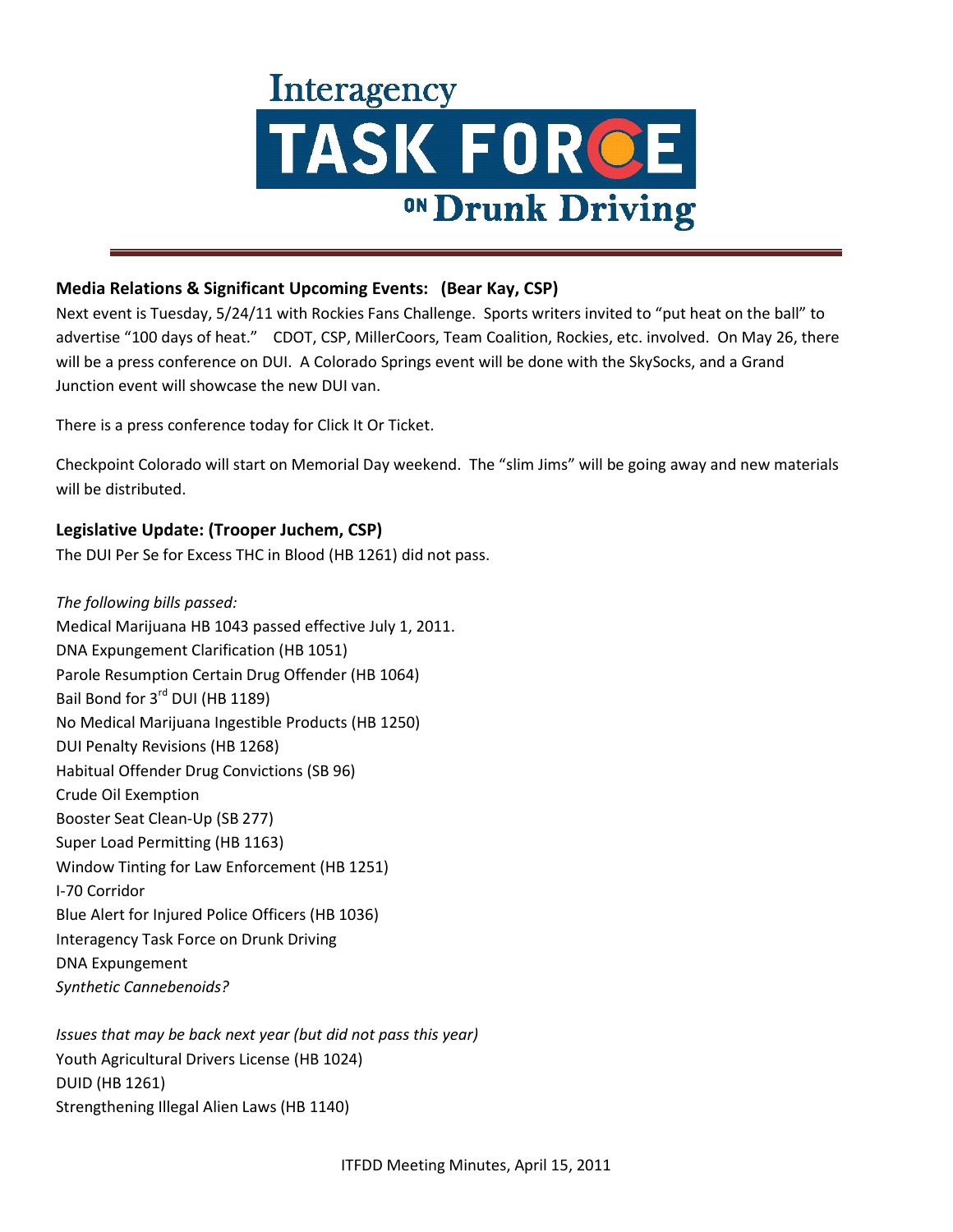Restrict Local Government Accident Fees (HB 1059) Authority to arrest Unlawful aliens (SB 54) Ban on use of Prone Restraints (SB 49) Commercial Vehicle Equipment Rules (SB 99) State Illegal Immigration Enforcement (HB 1107) Concealed Handgun Exemption (HB 1205) Commercial Vehicle Equipment Rules (SB 99) Ephedrine/Pseudo-ephedrine Classification Signature of Traffic Tickets (SB 246) PERA Contribution Rates PERA additional 2% Contribution Illegally Present Bail Bond (HB 1088) Off Highway Vehicle Title and Registration (HB 1264)

Steve Hooper complimented CSP and CDOT for testimony on agricultural licensing bill. The efforts were very well coordinated with GDL & safety issues.

Dr. Timken shared information about an international symposium on drugs and driving in July.

Chief Ticer asked about the ITFDD's plans to address the THC Per Se issue. The issue came up at the CCJJ Drug Task Force meeting last week, and the task force is still interested in the issue.

Senate Bill 273 creates "Common Consumption Areas" which will have special event permits for 100 acre areas will permission to have open containers within the areas. There will be MIP patrols as usual.

Mike Elliott (Medical Marijuana Industry Group) – HB 1261 demonstrated a lack of trust between the medical marijuana community and law enforcement. Going forward, it would be nice to see more explanation & statistics before we go forward with this issue again. Christine Flavia stated the task force's greatest concern is public safety, and it is more about separating the use from the driving behaviors. Dr. Timken reiterated that there is sufficient research to justify this legislation. Chief Ticer reiterated that drug-involved crashes are going up. From the DRE perspective, we need to know what happens to impairment level over time because a DRE evaluation can take hours to complete after the stop. Judge Casias added that the users who cause concern to him are not the ones who are using it within the parameters set by the law. It is the ones who seem to have an attitude of entitlement and disregard the rules. The abuses are the issues. Mike Elliott responded that his group is willing to do the public education. Anecdotal stories were also causing perception that there is ambiguity and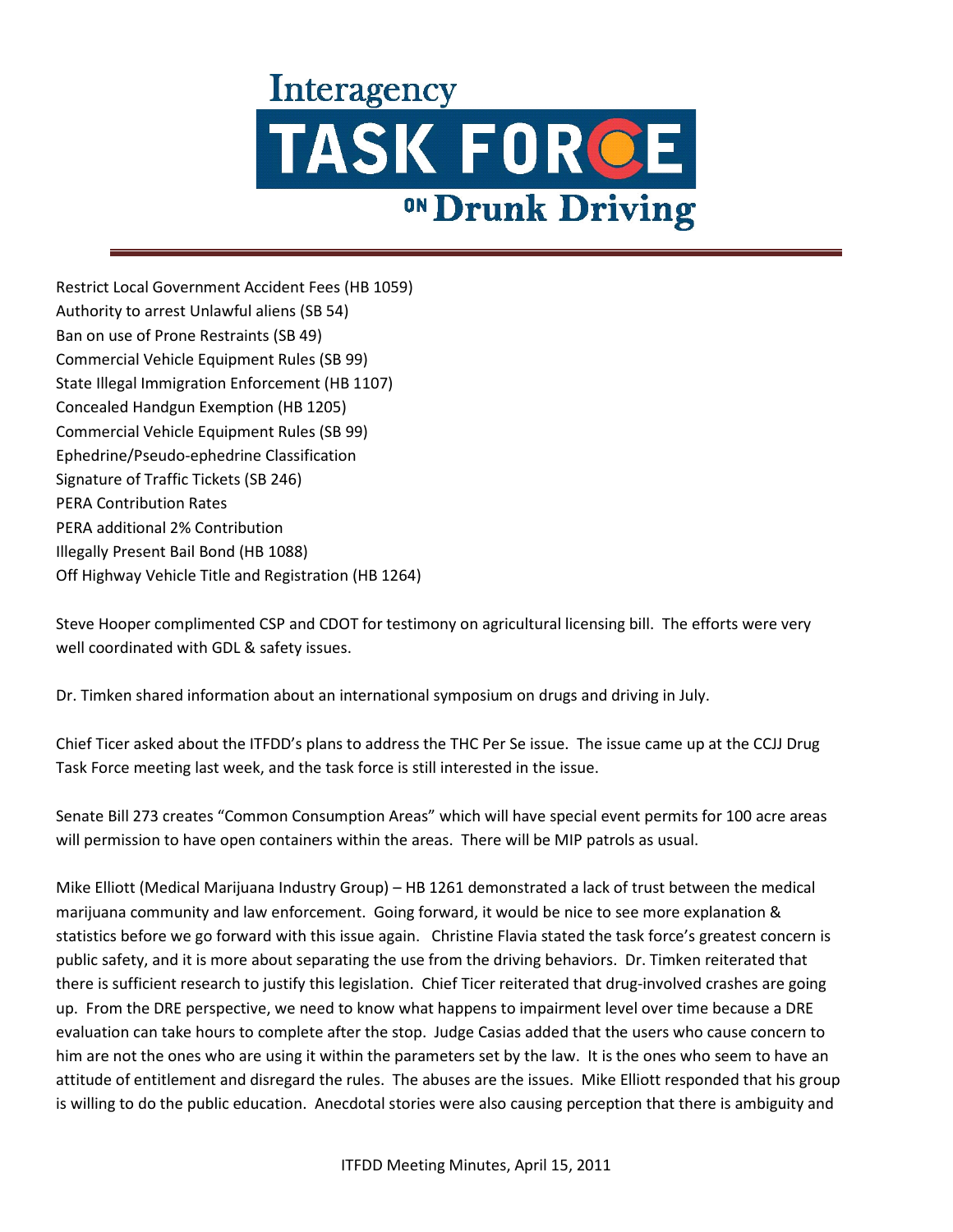lack of research. Capt. Fisher related stories of regular occurrences of officers who are having to release medical marijuana back to users who may or may not be transporting it properly. Steve Hooper stated that he would like to know what kind of branding and messaging is endorsed by the community, as well as what kind of guidance is given related to the impairment potential. Emily Tompkins added that from MADD's perspective, it is vital that the industry learn to work with its opponents, and the involvement of the MMIG is most welcome. Glenn reminded Mr. Elliott that time on the agenda would be available any time for the MMIG to present on its messaging. Bill Young reminded the group that the discussion today is evidence that we need to have this group as a part of the conversation, but the industry group must take a stand on what is right. The MMIG can do consumer education because it has only licensed users (as opposed to drinkers). In the alcohol industry, what is lacking is a consistent set of codes regarding what responsible retailing is. Now is the opportunity to set the standards. Chief Ticerstated that public education component is huge. If we focus on research and science, we can eliminate much of the emotion. Captain Fisher stated that there is a perception of acceptability about alcohol in our society. There seems to be a lack of this in regards to medical marijuana. The legislative process seemed to be more about creating a distraction that points to conflicting science in order to keep anything from being done than about creating rules for responsible use. Is this a social interaction or is it a medicine? There isn't anything being distributed with the product that addresses impairment.

## **Workplan Finalization & Assignments:**

Dr. Timken discussed Task B1a: He suggested having a listing of best practices for law enforcement, prosecution, courts, etc. The next step will be to send emails to all who have expertise so that we can compile information. Once the information is compiled, we can analyze our strengths and weaknesses.

Dr. Timken heard back from several people on this issue. He would like to add Paul Wood to the work group. He would like to get something significant by 10/1/11 so that it could be completed by 12/31/11.

Bill Young discussed *Objective A1* –Bill will pull together Jeanne McEvoy and Paul Aylmer with Patrick Maroney to put this together by end of June.

Task A1d – We still need to put together a group to work on this. Bill Young will work with Patrick Maroney & Kris Johnson. Capt. Fisher will help as well.

*Obejective A2* – We will add to the schedule for the July meeting to begin discussion.

Steve Hooper discussed *Task A3a* – We are working on something to allow us to get numbers about 1<sup>st</sup> offenders vs. repeat offenders. Judge Casias – from bench perspective, it seems that  $1<sup>st</sup>$  time user interlock is going up because of incentive (approx. 80% of  $1<sup>st</sup>$  offenders he talks to are using interlock). Christine Flavia – as part of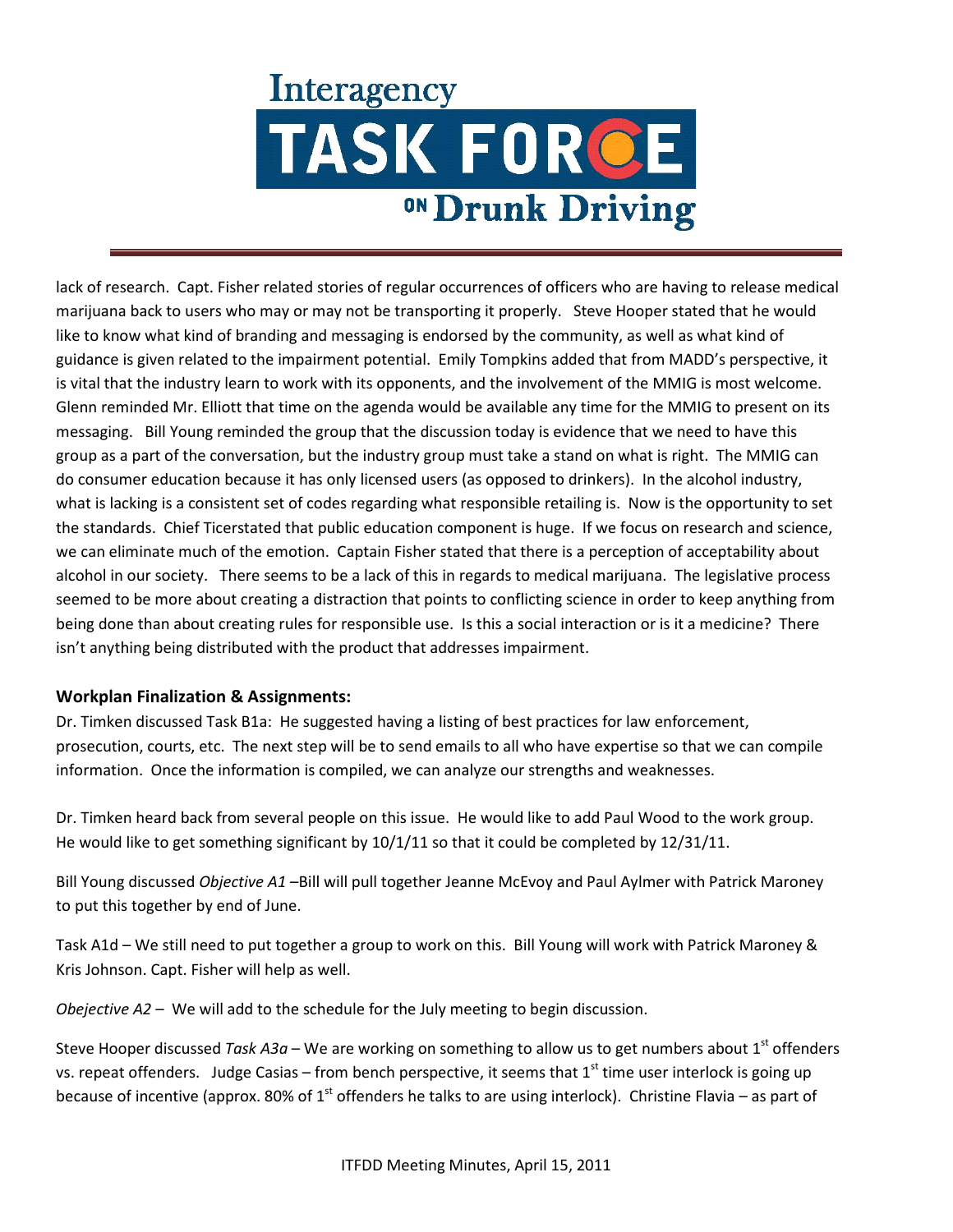the task on this workplan, could we recommend using interlock in DUI courts to make it an incentive? Steve Hooper asked that this group have a discussion of sponsoring recodification of the interlock law in July. Steve Wrenn – if we could tie to DUI court participation, it will move us ahead. DUI courts are becoming the leaders in how to address recidivism. This reduces the wait period and gives the ability to track information later.

*Task A3b* – Emily Tompkins will get us a timeline when it is available.

Bob Weltzer – SafetyLU expired 2009, and reauthorization could be as early as FY 2012. As we branch out on federal program options, expect a broadening of this area to open up new technologies such as SCRAM and the 24/7 program in South Dakota. However we are reauthorized for 410, we would like it to include more than just interlock. NHTSA would also like to make it user friendly to control behavior. Glenn Davis will be on top of the new legislation.

Captain Fisher suggested that the ITFDD create a document with recommendations that support other options (other than interlock). Bill Young suggested that, in order to keep from adding too much to the workplan, we wait until it the legislation starts to move. Chief Wolfinbarger said that the Patrol will put together a document for internal use, and then it can be expanded for the ITFDD.

*Task B1b* – Glenn Davis discussed the upcoming course for DREs, and noted that CDOT and CSP are getting aggressive on ARIDE. Making ARIDE a part of POST is not really appropriate right now. Christine Flavia suggested that since Checkpoint Colorado addresses all impaired driving, the re-design of "slim Jims" could include information on drugs & not just alcohol. Glenn clarified that a DRE has to be at the checkpoint and enforcement activities have to be SFST certified.

*Task B2a* – Chief Wolfinbarger mentioned that we don't have any direction from the Governor's office on primary seatbelt legislation. The Patrol and CDOT will work on getting direction from the Governor's office. Captain Fisher will be putting together white paper on this.

*Task B2b* – Glenn is reviewing information and trying to establish the correlation between the two.

*Objective C1* – Brenidy Rice reported that there was a preliminary report drafted, and the next step is to see what the ITFDD wants out of that report. Captain Fisher stated that one thing we need from the problem solving courts is to see where partnerships should be made and how the task force can support them. Brenidy will bring that request to the next advisory committee meeting.

*Objective C2*- Interim committees (TLRC) will probably be meeting. We need to convene a small work group and meet with a legislative drafter or find a sponsor. Chief Wolfinbarger stated that it may be easier for a non-state employee to move forward. This will probably not be a "hard sell" unless there is fiscal impact. Christine Flavia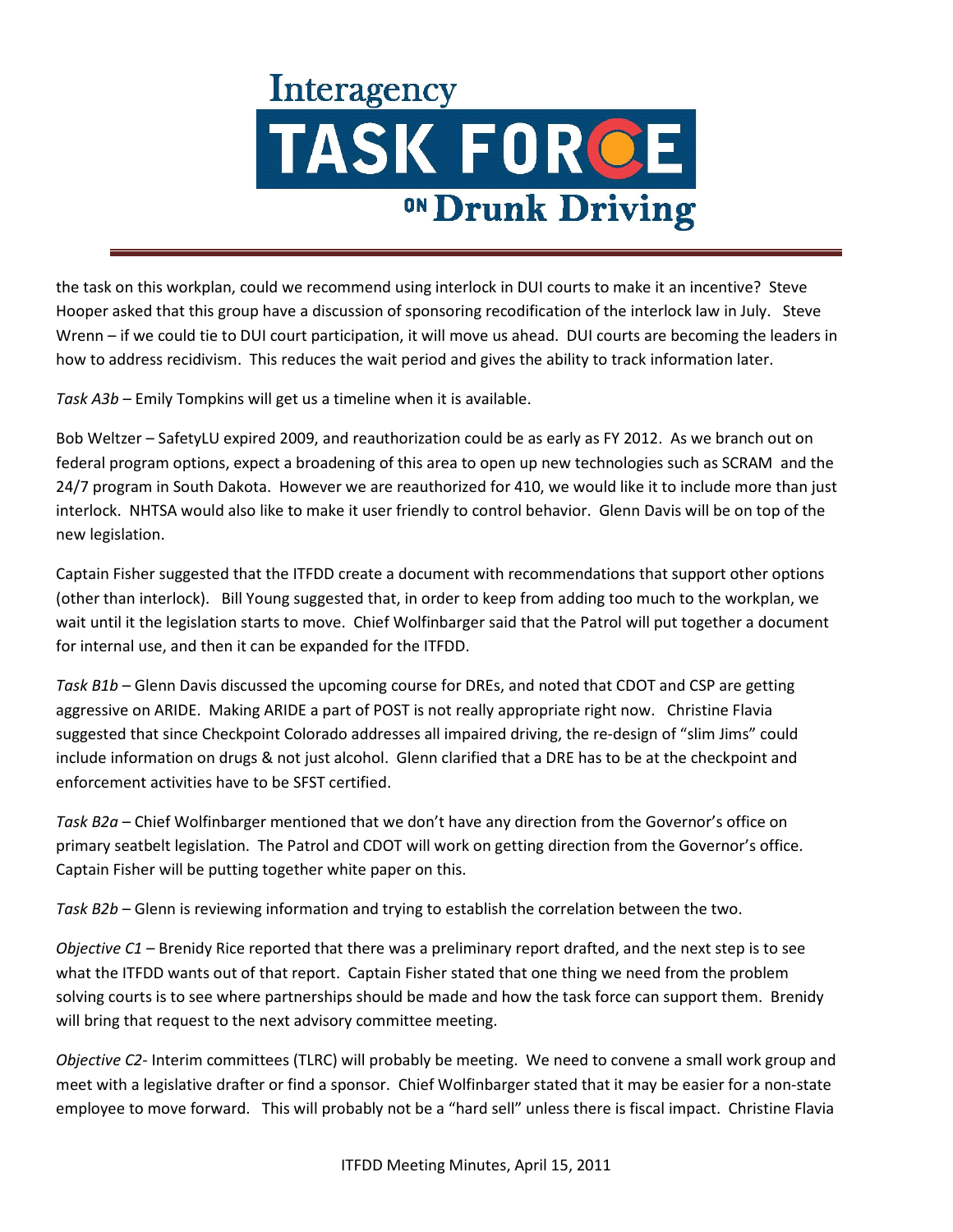suggested that we could model this after the legislation from 2006 (dropping from 0.20 to 0.17). Steve Hooper stated that if this becomes a TLRC bill, then we do not need a sponsor. Emily Tompkins will seek approval from MADD's public policy group to spearhead it if the TLRC does not take it.

The workgroup will include Emily Tompkins, Christine Flavia, Steve Hooper, and Dr. Timken. CSP will convene the first meeting.

*Objective C3* – Christine Flavia said that the group hasn't really taken it on yet, but they will tackle it this summer.

*Task D1f* –Changes to the bylaws will be discussed in July.

*Objective D3* – Chief Wolfinbarger noted that several legislators had read and seemed to like Annual Report.

*Objective D4* – CSP will be submitting another CDOT grant application for planning, administrative and reporting support for the ITFDD.

*Objective D5* - Christine Flavia reported on progress on the *noDUIcolorado.org,* and CDHS has "tweaked" some of the content after the last meeting. It should be complete before the July meeting. Judge Casias asked to let him know when it is up, and the Summit Prevention Alliance may be able to help publicize it. Christine could use help in getting word out through links from member websites.

## **MADD Colorado Update: (Emily Tompkins)**

MADD's new logo was launched in April. Wednesday, Sept  $14<sup>th</sup>$  is the annual law enforcement recognition event, and there will be a judge and a prosecutor added this year. MADD has been getting the word out through agencies to get more nominations. Volunteers and a committee (not MADD staff) do these nominations, and we want lots of nominations (due July  $1^{st}$ ). Tickets are available for the event (about \$30), and we invite all to come. When we send out the information, MADD would like to send out information through the ITFDD distribution list too. "Walk like MADD" will take place on August  $6<sup>th</sup>$ , and the top team will get a table at the law enforcement event.

## **Lightning Round Updates:**

Glenn Davis – CDOT traffic safety grant applications are out and are due on June  $1<sup>st</sup>$ . CDOT has to apply for 410 (DUI) funds, and Glenn believes that Colorado will still be a "low fatality state." Pam Hutton is retiring on May  $27<sup>th</sup>$ , so CDOT will get a new Chief Engineer.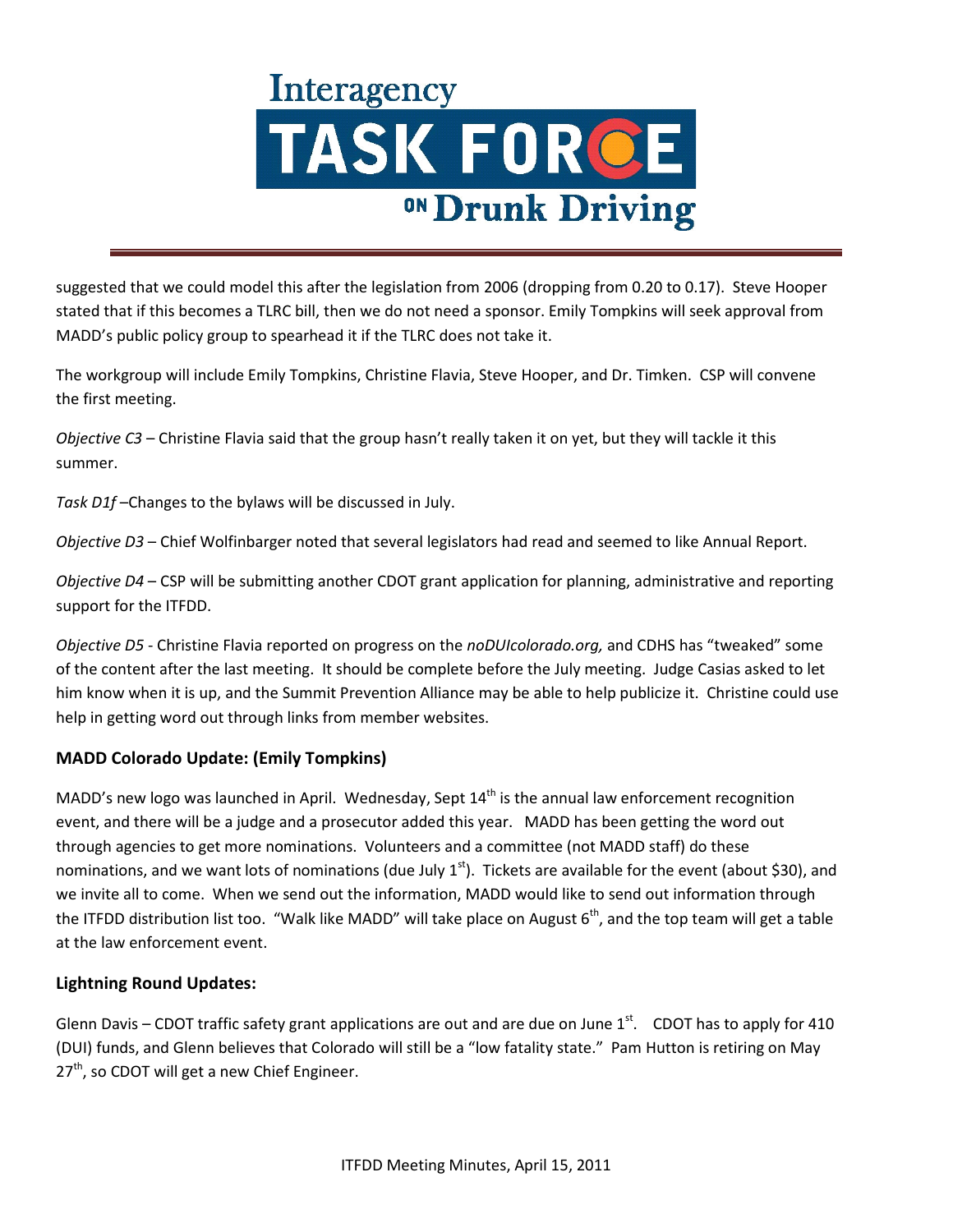Steve Hoper – DOR has seen a little surge in DUI citations recently.

Patrick Maroney – The Enforcement of Underage Drinking Laws (EUDL) grant is expanding to rural agencies, and applications will be available by the middle of June. EUDL (Enforcing Underage Drinking Laws) grants are designed for those agencies enforcing underage liquor laws. In addition to the usual grants provided to local law enforcement agencies of approximately \$40,000 each, the Division will offer smaller grants to rural agencies. Unlike the larger grants, the smaller rural grants do not have a co-sponsorship requirement and are designed for \$6,000 - \$10,000 towards enforcement or equipment.

In the 2010-2012 funding, there were funds for a website. DOR has met with state portal staff and is planning a website to share information on compliance checks and MIPs. Any law enforcement agency can input stats. Chief Wolfinbarger mentioned that there may be some problem getting the information put in unless there is a good reason for local law enforcement agencies to have to enter it. Patrick responded that they will get the ability to have reports and the ability to download. DOR does not want to mandate input, but we think that most agencies will want to do it. It will be required for EUDL recipients. Chief Wolfinbarger mentioned ecitations and Steve Hooper added that there is a problem with collecting local MIPs which are municipal violations.

Bill Young – Bear Kay covered our "big deal." Bill made a request of CSP that someone find the V.P. of the Rockies and thank him. Chief Wolfinbarger will handle that.

Paul Wood – Weld County is gearing up for Checkpoint Colorado, and there will be a State Representative at one of the next checkpoints.

Steve Wrenn – Steve has been named as the DA representative on the problem solving courts committee. At a conference a few weeks ago, there was a feeling that DUI courts were the "step child" to drug courts, but DUI courts have risen in the public eye. Good things are happening, and Weld County will have its first graduates next month. Jurors say that we need to talk about the felony DUI statute (12<sup>th</sup> DUI is still misdemeanor), because the current scheme just doesn't work.

Chief Ticer – He is glad to be here representing Chiefs of Police (replacing Chief Heather Coogan), and looking forward to working on these issues with everyone here.

Hannah Seigel and Christine Flavia – They are getting ready to start DUI court in denver on May 31st. (Arrests start on  $5/21$ ) The first court will target  $3<sup>rd</sup>$  offenders and high BAC  $2<sup>nd</sup>$  offenders.